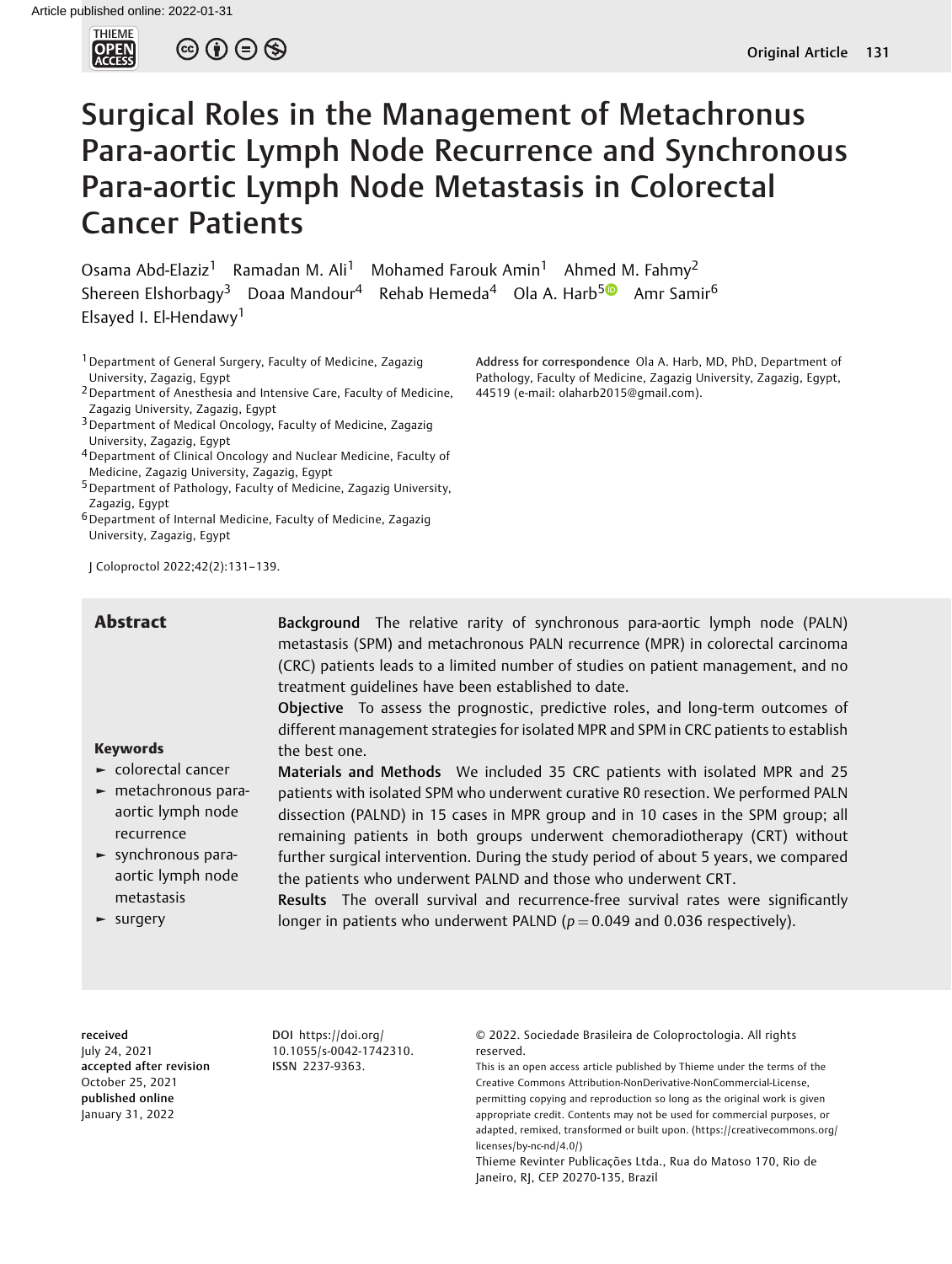Conclusions We showed that PALND in cases of CRC patients with SPM and MPR previously submitted to R0 resection was associated with favorable outcomes and better patient survival.

# Introduction

Approximately 2% of colorectal carcinoma (CRC) patients experience isolated metachronous para-aortic lymph node (PALN) recurrence (MPR) after curative surgical excision of the primary tumor.<sup>1</sup> Synchronous PALN metastasis (SPM) is considered a stage-IV disease. $2,3$ 

Previous studies $4$  have established the roles of surgical resection and chemotherapy (CTx) in the management of isolated liver and lung cancer recurrences, which led to improvements in patient prognosis.

The relative rarity of MPR and SPM leads to limited number of studies on patient management, and no treatment guidelines have been established to date.<sup>5</sup>

Curative resection was found to be beneficial for CRC patients with isolated MPR. $5$  One study $6$  reported that the outcomes of CRC patients after chemoradiotherapy (CRT) were similar to those of the patients who underwent surgical resection.

Moreover, MPR resectiombelow the renal veins can be safely performed and improve prognosis in comparison to non-surgical resection.<sup>7</sup>

Recent studies $9,10$  have updated the prognostic predictive parameters for the successful surgical management of SPM, including R0 resection, histological type, number of PALNs, presence of metastatic lateral pelvic lymph node, distant metastases, and preoperative levels of carcinoembryonic antigen (CEA).

No clear predictive parameters for the successful surgical management of MPR have been established to date.

Additionally, no previous studies have assessed the prognostic parameters and role of surgical resection in cases of SPM and MPR in CRC patients.

In the present study, we aimed to assess the prognostic, predictive roles, and long-term outcomes of different management strategies for SPM and MPR in CRC patients–PALN dissection (PALND) and CRT–to establish the best management strategy.

# Materials and Methods

The present prospective cohort study included 60 consecutive CRC patients: 35 patients clinically or radiologically diagnosed with isolated MPR,and 25 patients clinically or radiologically diagnosed with isolated SPM who underwent curative R0 resection (no gross or microscopic residual tumor after surgical excision) from January 2014 to December 2019 at the General Surgery Department, Faculty of Medicine, Zagazig University Hospitals, Zagazig, Egypt.The PALNs are the lymph nodes around the abdominal aorta and inferior vena cava, and recurrence in them

and extending laterally to the psoas major muscles, cranially to the diaphragm, and caudally to the common iliac vessels was confirmed by computed tomography (CT), magnetic resonance imaging (MRI), and positron emission tomography (PET) findings, as well as by the high serum levels of CEA.

We performed PALND in 10 (40%) patients with SPM and in 15 (42.9%) patients with MPR. All remaining patients in both groups underwent CRT without further surgical intervention. During the follow-up (median: 37 months; range: 10 to 55 months), we compared the patients who underwent surgery and those who underwent CRT.

# Exclusion Criteria

Patients with incompletely resected tumors who could not undergo R0 resection, patients with multiple PALNs on both sides of the aorta, and patients with multiple recurrences invading the celiac or superior mesenteric artery were excluded.

After the application of the inclusion and exclusion criteria, 25 patients with SPM and 35 patients with MPR after curative R0 resection were included in the present study.

We collected and reviewed the medical charts, and identified the clinical findings, the pathological characteristics of the tumor, and the survival outcomes of the patients. The perioperative characteristics of patients with PALN recurrence and their management were reported.

The study protocol was approved by the Institutional Review Board (IRB) of the Faculty of Medicine at Zagazig University (IRB No. 2015-1458), and written informed consent was obtained from the patients.

The resectability of the PALNs was evaluated by a multidisciplinary team which included colorectal surgeons, radiologists, pathologists, and oncologists. We divided the location of the recurrent nodes into three classes; left or right sides of the aorta, above the renal vessels, and below the renal vessels.

#### Treatment of Patients with MPR

The management of MPR included surgical resection with curative intent, which included wide excision of the involved lymph node in addition to any invaded adjacent tissue, and part of the surrounding normal tissue, to reach free safety resection margins. After surgical resection, patients with histopathological confirmation of MPR underwent adjuvant CTx and CRT. A standard total radiation dose of 48 Gy to 55.4 Gy in fractions of 25 Gy to 31 Gy was applied.

Patients with histopathological confirmation of absence of MPR received no further treatment.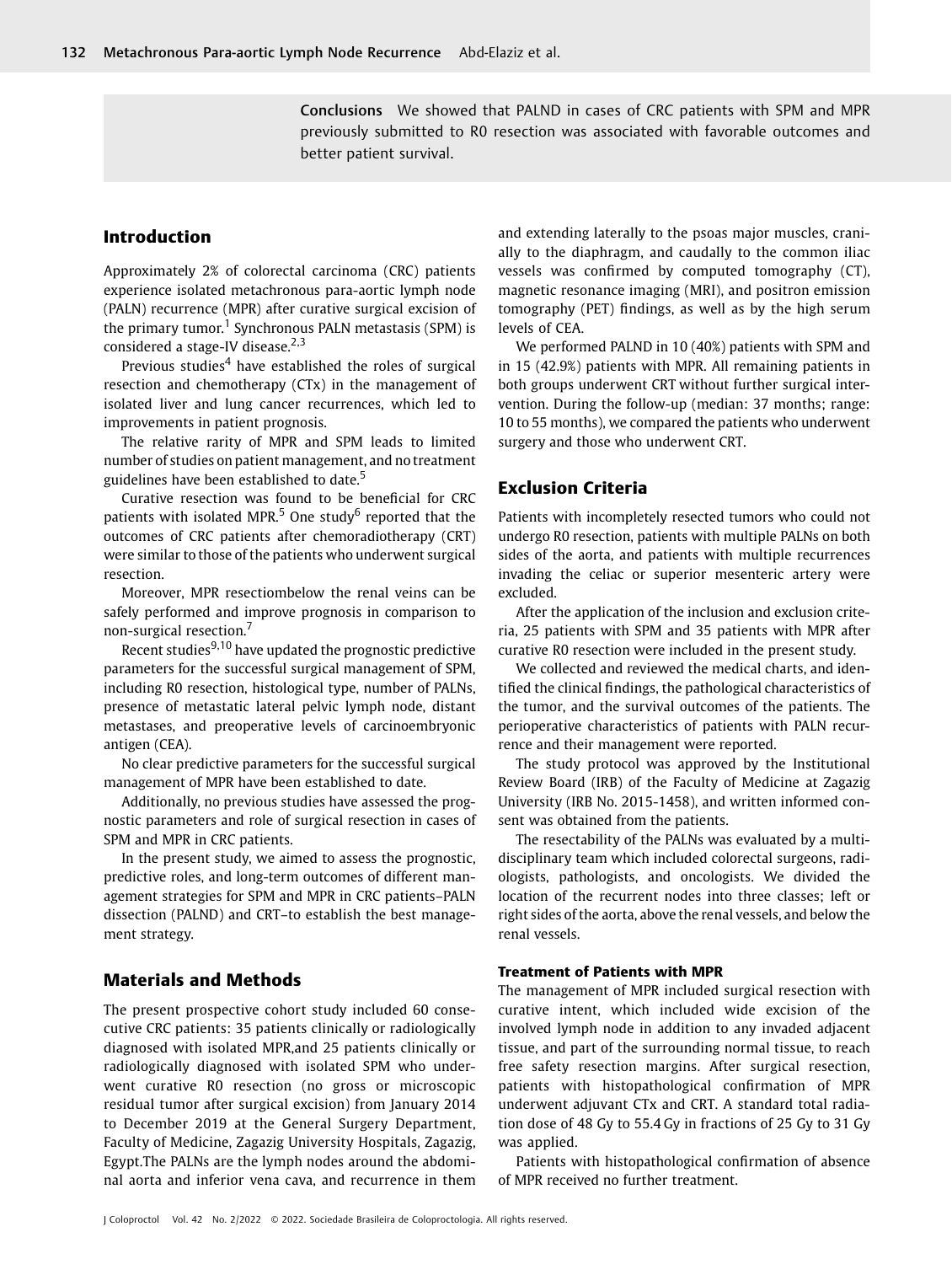#### Treatment of Patients with SPM

Patients with SPM were submitted to surgical resection of the CRC in addition to PALND according to the following parameters: clinical and radiological evidence of metastatic PALN located below the renal vein; with expected negative R0 resection. We perfomed metastasectomy for most patients after resection of the primary tumor and second stage metastasectomy, as metachronous hepatectomy in some patients

The PALND procedure included dissection of lymphatic and connective tissues around the abdominal aorta and inferior vena cava between the left renal vein and iliac artery bifurcation.

#### Follow-up

After surgical dissection, we followed up all patients every three months to assess tumor markers, and they were submitted to chest and abdominal CTs every six months. All patients with rectal cancer underwent a yearly colonoscopy, and those with colon cancer underwent it every other year, to detect early local recurrence.

We defined local recurrence as recurrence inside the pelvic cavity in cases of rectal cancer, and as recurrence around the tumor area in cases of colon cancer.

#### Statistical Analysis

The statistical analysis of the collected data was performed using the Statistical Package for the Social Sciences (IBM SPSS Statistics for Windows, IBM Corp., Armonk, NY, US) software, version 24.0. The Chi-squared test  $(\chi^2)$  and the Fisher exact were used to calculate the differences among the qualitative variables, and the Mann Whitney test, to calculate the difference among the quantitative variables. Values of  $p <$ 0.05 indicate statistically significant differences, and values < 0.001 indicate highly-significant differences. The Kaplan and Meier method was used to detect the overall survival (OS) and the recurrence-free survival (RFS) rates, and the logrank test was used to compare the survival curves. The time from the date of the diagnosis until the date of death or of the last follow-up is the OS, and the RFS is time from the date of complete response (CR) to the therapy until the date of relapse.

We used the Cox proportional hazards model for the univariate analysis, and statistically significant variables were included in it.

### Results

#### Clinicopathological and demographic characteristics of all CRC patients (►Tables 1 and 2)

We included 60 CRC patients, 40 men (66.7%) and 20 woman (33.3%), with a median age of 50 years (range: 30 to 68 years). Conventional adenocarcinoma of the colon was diagnosed in 50 patients (83.3%), right hemicolectomy was performed 50% of the patients, left hemicolectomy, in 26.7%, anterior resection, in 8.3%, and abdominoperineal resection, in 15% of the patients. The median size of the largest PALNs was 15 mm (range: 12 to 20mm). A total of 50% of the patients underwent preoperative CRT, and 80% were submitted to postoperative CRT. Complete response to therapy was observed in 65% of the patients, and the OS rate was of 50% (►Figure 1 A,B).

Regarding the demographic, clinical, and pathological parameters, we found no statistically significant differences between patients diagnosed with SPM or MPR, or between patients who underwent PALND and those who did not.

Patients with MPR had better RFS rates than those with SPM (23.6% versus 12.1% respectively;  $p = 0.014$ ), while patients with SPM had better OS rates than those with MPR (60% versus 12.5% respecrtively;  $p = 0.022$ ) ( $\blacktriangleright$ Tables 3 and 4;  $\blacktriangleright$  Figures 1 C,D).

### Characteristics of PALN Recurrence and PALND in Patients with Metachronus PALN Metastases

A total of 15 MPR patients (42.9%) underwent PALND. After the pathological examination 20% of these patients were diagnosed with chronic granulomatous inflammation and fibrosis; they did not undergo any further treatment, and were followed up.

Following resection, the median size of the largest PALNs was 15 mm (range: 12 to 20 mm). Of the 20 patients (57.1%) treated with CTx alone, 10 were treated with folinic acid, fluorouracil, and irinotecan (FOLFIRI), 2, with folinic acid, fluorouracil, and oxaliplatin (FOLFOX), 4, with capecitabine and oxaliplatin (XELOX), 1, with folinic acid and fluorouracil (LF), 2, with oral capecitabine, and 2%, with targeted agents alone (pembrolizumab and avastin).

We found no significant differences in terms of demographic and clinical characteristics between MPR patients who did and did not undergo PALND.

### Survival Outcomes and Factors Related to the Prognosis of MPR Patients Submitted to PALND

The 15 MPR patients who underwent PALND, had significantly better OS and RFS rates. The multivariate analysis showed that the factors associated with favorable survival were primary tumor in a less advanced stage, performance of CTx, and PALND.

#### Characteristics of PALND in SPM Patients

A total of 10 SPM patients (40%) underwent PALND. After the pathological examination, 1 of these patients was diagnosed with lymphadenitis, but underwent no further treatment, and was followed up.

Following resection, the median size of the largest PALNs was 15mm (range: 12 to 20mm). Of the 15 patients (60%) treated with CTx alone, 8 were treated with FOLFIRI, 2, with FOLFOX, 2, with XELOX, 1, with LF, 2, with oral capecitabine, and 1, with targeted agents alone (pembrolizumab and avastin).

We found no significant differences in terms of demographic and clinical characteristics between SPM patients who did and did not undergo PALND.

## Survival Outcomes and Factors Related to the Prognosis of SPM Patients Submitted to of PALND

The 10 SPM patients who under went PALND had significantly better OS and RFS rates. The multivariate analysis showed that the factors associated with favorable survival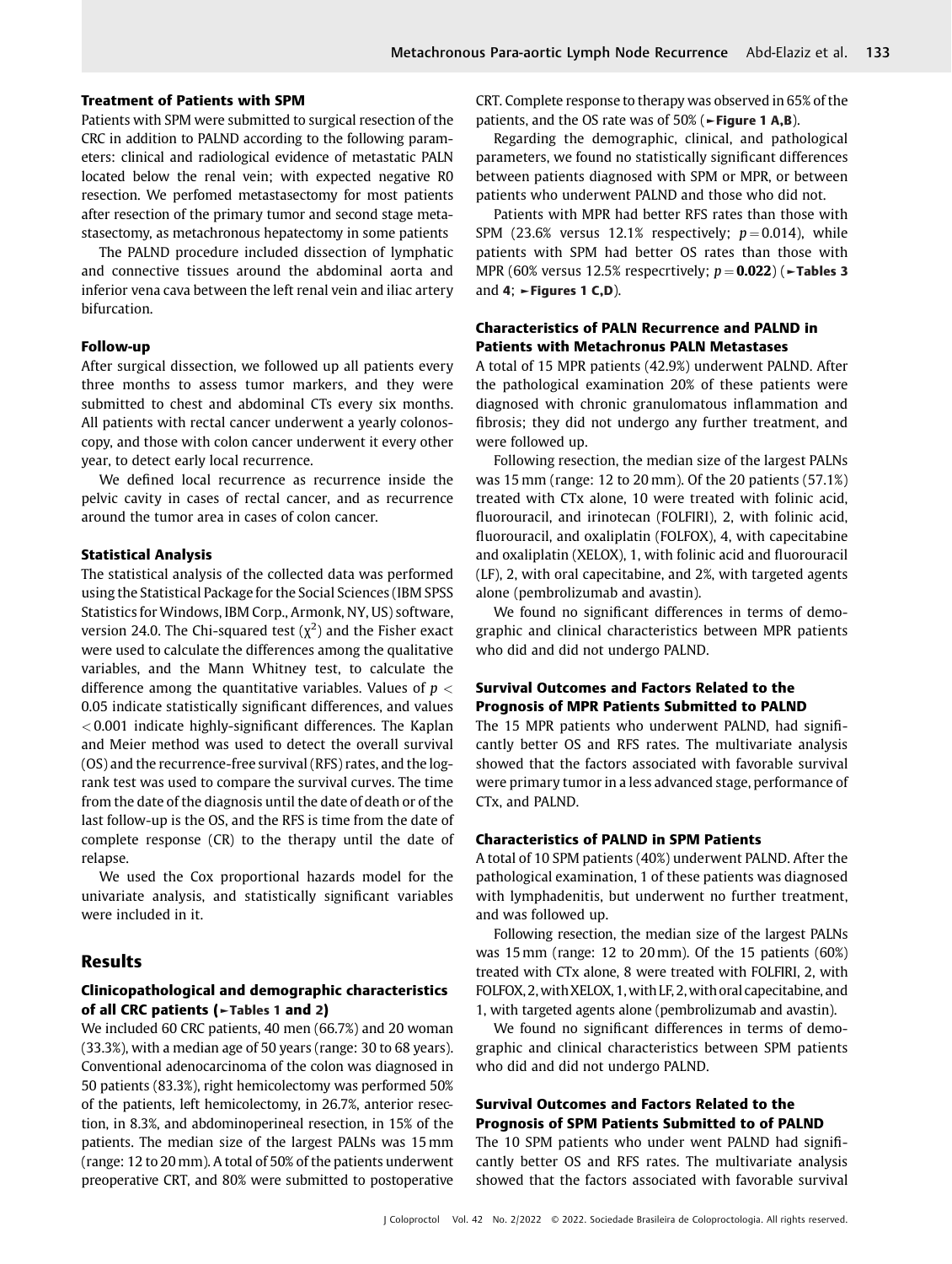Table 1 Clinicopathological features and outcomes of all patients, and of those with SPM and MPR

| Variable                                         |                                | <b>SPM</b>     |             | <b>MPR</b>     | <b>Total</b> |                |             | p-value |
|--------------------------------------------------|--------------------------------|----------------|-------------|----------------|--------------|----------------|-------------|---------|
|                                                  |                                | $N = 25$       |             | $N = 35$       |              | $N = 60$       |             |         |
|                                                  |                                | $\mathsf{n}$   | %           | $\mathsf{n}$   | %            | $\mathsf{n}$   | $\%$        |         |
| Mean age in years (range)                        |                                |                | $50(30-65)$ | $50(32-68)$    |              |                | $50(30-68)$ | 0.976   |
| Histopathological subtype                        | Conventional<br>adenocarcinoma | 22             | 88.0        | 28             | 80.0         | 50             | 83.3        | 0.412   |
|                                                  | Mucoid carcinoma               | 3              | 12.0        | $\overline{7}$ | 20.0         | 10             | 16.7        |         |
| Site of the primary tumor                        | Ascending colon                | $\overline{7}$ | 28.0        | 20             | 57.1         | 27             | 45.0        | 0.038   |
|                                                  | Rectosigmoid                   | 10             | 40.0        | $\overline{4}$ | 11.4         | 14             | 23.3        |         |
|                                                  | Descending colon               | 3              | 12.0        | 6              | 17.1         | 9              | 15.0        |         |
|                                                  | Transverse colon               | 5              | 20.0        | 5              | 14.3         | 10             | 16.7        |         |
| Duke stage                                       | A                              | $\overline{2}$ | 8.0         | 9              | 25.7         | 11             | 18.3        | < 0.001 |
|                                                  | B                              | 11             | 44.0        | $\mathbf 0$    | 0.0          | 11             | 18.3        |         |
|                                                  | $\mathsf{C}$                   | 12             | 48.0        | 13             | 37.1         | 25             | 41.7        |         |
|                                                  | D                              | $\Omega$       | 0.0         | 13             | 37.1         | 13             | 21.7        |         |
| Type of primary operation                        | Right hemicolectomy            | 10             | 40.0        | 20             | 57.1         | 30             | 50.0        | 0.075   |
|                                                  | Left hemicolectomy             | 5              | 20.0        | 11             | 31.4         | 16             | 26.7        |         |
|                                                  | Anterior resection             | $\overline{4}$ | 16.0        | 1              | 2.9          | 5              | 8.3         |         |
|                                                  | Abdominoperineal resection     | 6              | 24.0        | 3              | 8.6          | $\mathbf{q}$   | 15.0        |         |
| Mean size of largest PALN in millimeters (range) |                                |                | $15(12-20)$ |                | $15(12-20)$  |                | $15(12-20)$ | 0.655   |
| <b>PALND</b>                                     | <b>No</b>                      | 15             | 60.0        | 20             | 57.1         | 35             | 58.3        | 0.825   |
|                                                  | Yes                            | 10             | 40.0        | 15             | 42.9         | 25             | 41.7        |         |
| Preoperative chemoradiotherapy                   | <b>No</b>                      | 13             | 52.0        | 17             | 48.6         | 30             | 50.0        | 0.793   |
|                                                  | Yes                            | 12             | 48.0        | 18             | 51.4         | 30             | 50.0        |         |
| Postoperative chemoradiotherapy                  | <b>No</b>                      | 5              | 20.0        | $\overline{7}$ | 20.0         | 12             | 20.0        | > 0.999 |
|                                                  | Yes                            | 20             | 80.0        | 28             | 80.0         | 48             | 80.0        |         |
|                                                  | Yes -distant metastasis        | $\mathbf{1}$   | 14.3        | 6              | 46.2         | $\overline{7}$ | 35.0        |         |

Abbreviations: MPR, metachronous para-aortic lymph node recurrence; PALN, para-aortic lymph node; PALND, para-aortic lymph node dissection; SPM, synchronous para-aortic lymph node metastasis.

were primary tumor in a less advanced stage, performance of CTx, and PALND.

The univariate Cox regression analyses showed that SPM and PALNs with the largest sizes were the most significant predictors of RFS ( $p = 0.04$ )., and, in the multivariate analysis, the most significant predictor of RFS was preoperative CRT  $(p < 0.001)$  ( $\sim$ Table 5).

The univariate Cox regression analyses showed that SPM and the stage in the Duke classificatioon were the most significant predictors of OS ( $p = 0.029$  and 0.031 respectively), and in the multivariate analysis, the most significant predictors of OS was preoperative CRT  $(p = 0.003)$  ( $\blacktriangleright$ Table 6).

# **Discussion**

In the current study, we showed that the prognosis and the survival rates of CRC patients with SPM or MPR who underwent PALND was better than that of patients who did not undergo surgical excision. Our findings are in line with those of previous studies.<sup>1,8,9</sup> Our study was similar to the one by

Ushigome et al., $9$  which was also restricted to patients who underwent R0 resection of the primary tumor.

We showed that the 5-year OS and RFS rates of the SPM patients who underwent PALND were better than those of patients with general stage-IV tumors; thus, PALND was found to improve patient prognosis. This finding is similar to those of previous reports.<sup>7,10-12</sup>

Ushigome et al. $9$  showed that PALND is associated with favorable survival, but it was also associated with early unresectable recurrences. This might be due to the fact that the CRC patients who developed unresectable recurrences and died within one year after PALND were primarily found to have no indication for the procedure. Thus, accurate diagnosis of patients with CRC who should undergo PALND is essential to improve prognosis.

All of these results collectively provide further evidence for the effectiveness of surgical management.

Surgical resection for isolated MPR or SPM has many advantages, as it enables an accurate histopathological confirmation of recurrence or metastasis, particularly in cases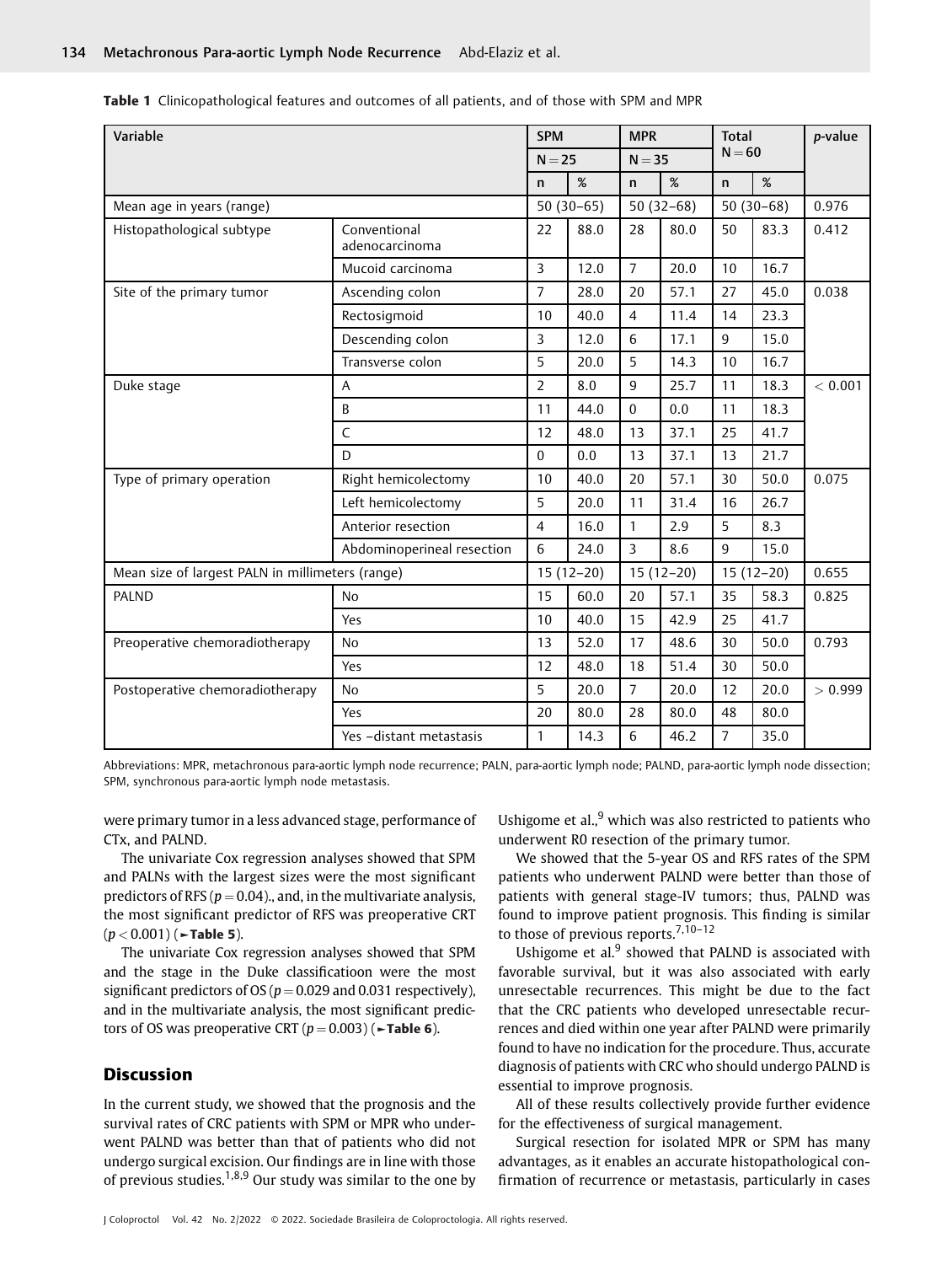| Variable                     |                                                  | <b>PALND</b>      |      |                       |      | <b>Total</b>      |      | p-value |
|------------------------------|--------------------------------------------------|-------------------|------|-----------------------|------|-------------------|------|---------|
|                              |                                                  | Yes<br>$N = 35$   |      | <b>No</b><br>$N = 25$ |      | $N = 60$          |      |         |
|                              |                                                  | n                 | $\%$ | $\mathsf{n}$          | $\%$ | $\mathsf{n}$      | $\%$ |         |
| Mean age in years (range)    |                                                  | 50<br>$(30 - 68)$ |      | 54<br>$(32-67)$       |      | 50<br>$(30 - 68)$ |      | 0.192   |
| Gender                       | Female                                           | 12                | 34.3 | 8                     | 32.0 | 20                | 33.3 | 0.853   |
|                              | Male                                             | 23                | 65.7 | 17                    | 68.0 | 40                | 66.7 |         |
| Histopathological            | Conventional adeno carcinoma                     | 29                | 82.9 | 21                    | 84.0 | 50                | 83.3 | 0.907   |
| subtype                      | Mucoid carcinoma                                 | 6                 | 17.1 | $\overline{4}$        | 16.0 | 10                | 16.7 |         |
| Site of the primary          | Ascending colon                                  | 14                | 40.0 | 13                    | 52.0 | 27                | 45.0 | 0.237   |
| tumor                        | Rectosigmoid                                     | 10                | 28.6 | $\overline{4}$        | 16.0 | 14                | 23.3 |         |
|                              | Descending colon                                 | $\overline{7}$    | 20.0 | $\overline{2}$        | 8.0  | 9                 | 15.0 |         |
|                              | Transverse colon                                 | $\overline{4}$    | 11.4 | 6                     | 24.0 | 10                | 16.7 |         |
| Duke stage                   | A                                                | 6                 | 17.1 | 5                     | 20.0 | 11                | 18.3 | 0.001   |
|                              | B                                                | 11                | 31.4 | $\Omega$              | 0.0  | 11                | 18.3 |         |
|                              | C                                                | 8                 | 22.9 | 17                    | 68.0 | 25                | 41.7 |         |
|                              | D                                                | 10                | 28.6 | 3                     | 12.0 | 13                | 21.7 | 0.825   |
| <b>PALN</b>                  | Synchronous metastasis                           | 15                | 42.9 | 10                    | 40.0 | 25                | 41.7 |         |
|                              | Meta-chronous recurrence                         | 20                | 57.1 | 15                    | 60.0 | 35                | 58.3 |         |
| Type of primary<br>operation | Right hemicolectomy                              | 14                | 40.0 | 16                    | 64.0 | 30                | 50.0 | 0.306   |
|                              | Left hemicolectomy                               | 11                | 31.4 | 5                     | 20.0 | 16                | 26.7 |         |
|                              | Anterior resection                               | $\overline{4}$    | 11.4 | $\mathbf{1}$          | 4.0  | 5                 | 8.3  |         |
|                              | Abdominoperineal resection                       | 6                 | 17.1 | 3                     | 12.0 | $9\,$             | 15.0 |         |
|                              | Mean size of largest PALN in millimeters (range) | 14<br>$(12 - 15)$ |      | 18<br>$(17-20)$       |      | 15<br>$(12 - 20)$ |      | < 0.001 |
| Response to                  | PD                                               | $\overline{4}$    | 11.4 | $\overline{2}$        | 8.0  | 6                 | 10.0 | 0.962   |
| treatment                    | SD                                               | $\overline{4}$    | 11.4 | 3                     | 12.0 | $\overline{7}$    | 11.7 |         |
|                              | <b>PR</b>                                        | 5                 | 14.3 | $\overline{3}$        | 12.0 | 8                 | 13.3 |         |
|                              | <b>CR</b>                                        | 22                | 62.9 | 17                    | 68.0 | 39                | 65.0 |         |
| Preoperative                 | No                                               | 16                | 45.7 | 14                    | 56.0 | 30                | 50.0 | 0.432   |
| chemoradiotherapy            | Yes                                              | 19                | 54.3 | 11                    | 44.0 | 30                | 50.0 |         |
| Postoperative                | No                                               | $\sqrt{6}$        | 17.1 | 6                     | 24.0 | 12                | 20.0 | 0.513   |
| chemoradiotherapy            | Yes                                              | 29                | 82.9 | 19                    | 76.0 | 48                | 80.0 |         |
| PALN                         | Synchronous metastasis                           | 15                | 42.9 | 10                    | 40.0 | 25                | 41.7 | 0.825   |
|                              | Metachronous recurrence                          | 20                | 57.1 | 15                    | 60.0 | 35                | 58.3 |         |

Table 2 Clinicopathological features and outcomes of patients who did and did not undergo PALND

Abbreviations: CR, complete response; PD, progressive disease; PALN, para-aortic lymph node; PALND, para-aortic lymph node dissection; PR, partial response; SD, stable disease.

which might difficult to diagnose by imaging alone. Thus, it also enables the provision of a better therapy, avoids unneeded treatment strategies, and leads to an improvement in patient outcomes and survival,  $12$  as shown in the present study. These results were similar to those of the study by Kim et al.,<sup>1</sup> in which three patients who underwent PALND were histopathologically confirmed to be negative for malignant recurrence. These patients avoided additional unnecessary adjuvant therapy, and only underwent regular follow-up to detect possible recurrences later on.

Moreover, 20% of the patients with misdiagnosis of recurrence who did not undergo surgical resection may unnecessarily undergo chemotherapy.

The rate of misdiagnosis of recurrence was of about 20%, which was similar to the rates found in previous studies.<sup>13-16</sup>

Regarding the response to therapy in the present study, it was better among the patients who underwent PALND than among those who did not. Moreover, disease progression and further development of distant metastases to the liver, lung,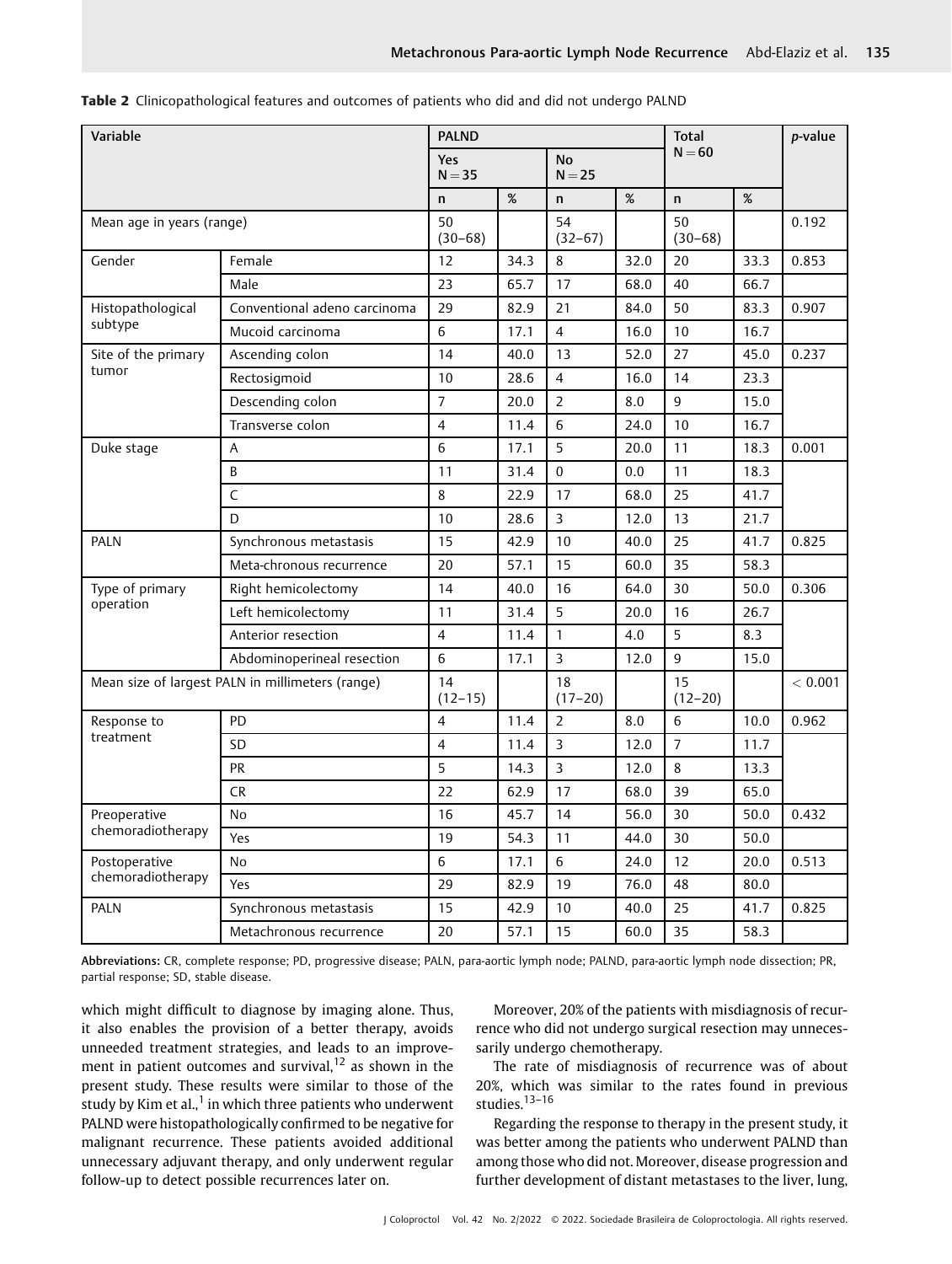

Fig. 1 (A) Kaplan-Meier survival curves illustrating the RFS time differences in all the studied CRC patients. (B) Kaplan-Meier survival curves illustrating the OS time differences in all the studied CRC patients (C) Kaplan-Meier survival curves illustrating RSF time differences in patients submitted to PALND. (D) Kaplan-Meier survival curves illustrating OS time differences in patients submitted to PALND.

| Variable                       |                | <b>PALND</b>   |       |                        |       | <b>Total</b> |       | p-value |
|--------------------------------|----------------|----------------|-------|------------------------|-------|--------------|-------|---------|
|                                |                | No<br>$N = 35$ |       | <b>Yes</b><br>$N = 25$ |       |              |       |         |
|                                |                | n              | %     | $\mathsf{n}$           | %     | n            | %     |         |
| Recurrence pattern after PALND | Local          | 8              | 34.8% | 5                      | 50.0% | 13           | 39.4% | 0.411   |
|                                | <b>Distant</b> | 15             | 65.2% | 5                      | 50.0% | 20           | 60.6% |         |
| Death                          | <b>No</b>      | 14             | 40.0% | 16                     | 64.0% | 30           | 50.0% | 0.047   |
|                                | Yes            | 21             | 60.0% | 9                      | 36.0% | 30           | 50.0% |         |
| Relapse*                       | No             | 12             | 44.4% | 15                     | 75.0% | 27           | 57.4% | 0.036   |
|                                | Yes            | 15             | 55.6% | 5                      | 25.0% | 20           | 42.6% |         |

Table 3 Recurrence and survival of patients who did and did not undergo para-aortic lymph node dissection (PALND)

Note:  $^\ast$  Calculated from patients with documented response to therapy.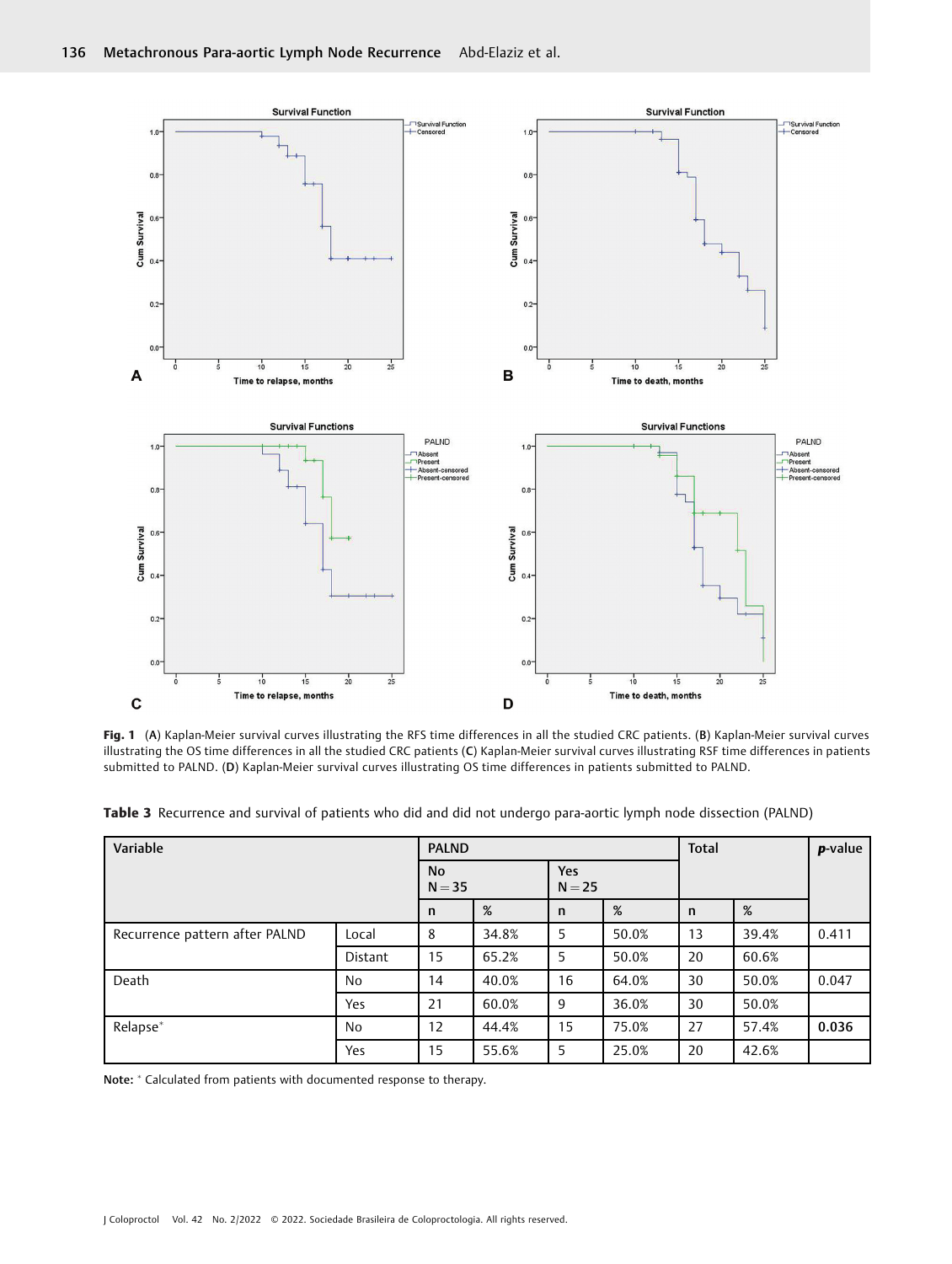| <b>PALND</b>             | <b>Total</b> | <b>Number</b> |    | Censored<br>Survival time in months |                                   |                               |                                   |                               | Survival | p-value |
|--------------------------|--------------|---------------|----|-------------------------------------|-----------------------------------|-------------------------------|-----------------------------------|-------------------------------|----------|---------|
|                          |              | of Events     |    |                                     | Mean                              |                               | Median                            |                               | rate     |         |
|                          |              |               |    |                                     | Estimate $+$<br>standard<br>error | 95%<br>confidence<br>interval | Estimate $+$<br>standard<br>error | 95%<br>confidence<br>interval |          |         |
| Overall survival         |              |               |    |                                     |                                   |                               |                                   |                               |          |         |
| No                       | 35           | 21            | 14 | 40.0%                               | $18.9 \pm 0.8$                    | $17.4 - 20.4$                 | $18.0 \pm 0.5$                    | $17.0 - 19.0$                 | 11.0%    | 0.049   |
| Yes                      | 25           | 9             | 16 | 64.0%                               | $21.1 \pm 1.0$                    | $19.1 - 23.1$                 | $23.0 \pm 2.8$                    | $17.5 - 28.5$                 | 0.0%     |         |
| Total                    | 60           | 30            | 30 | 50.0%                               | $19.8 \pm 0.6$                    | $18.6 - 21.0$                 | $18.0 \pm 1.5$                    | $15.0 - 21.0$                 | 41.0%    |         |
| Relapse-free<br>survival |              |               |    |                                     |                                   |                               |                                   |                               |          |         |
| No                       | 27           | 15            | 12 | 44.4%                               | $18.3 \pm 1.0$                    | $16.2 - 20.3$                 | $17.0 \pm 1.0$                    | $15.0 - 19.0$                 | 30.5%    | 0.036   |
| Yes                      | 20           | 5             | 15 | 75.0%                               | $18.8 \pm 0.4$                    | $17.9 - 19.6$                 | Not reached                       |                               | 57.3%    |         |
| Total                    | 47           | 20            | 27 | 57.4%                               | $19.6 \pm 0.8$                    | $18.0 - 21.2$                 | $18.0 \pm 0.6$                    | $16.8 - 19.2$                 | 8.8%     |         |

|  | Table 4 Survival rates of patients who did and did not undergo para-aortic lymph nodes dissection (PALND) |  |  |  |
|--|-----------------------------------------------------------------------------------------------------------|--|--|--|
|--|-----------------------------------------------------------------------------------------------------------|--|--|--|

Table 5 Univariate and multivariate Cox regression analyses of the rate of relapse-free survival

| Covariate                       | Relapse-free survival |                                                     |                     |                                                      |  |  |  |
|---------------------------------|-----------------------|-----------------------------------------------------|---------------------|------------------------------------------------------|--|--|--|
|                                 | <b>Univariate</b>     |                                                     | <b>Multivariate</b> |                                                      |  |  |  |
|                                 | p-value               | <b>Hazard</b> ratio<br>(95% confidence<br>interval) | p-value             | <b>Hazard rastio</b><br>(95% confidence<br>interval) |  |  |  |
| Age (years)                     | 0.87                  | $1.00(0.95 - 1.04)$                                 |                     |                                                      |  |  |  |
| Gender                          | 0.033                 | $1.63(1.04 - 2.56)$                                 | 0.034               | $1.62(1.04 - 2.52)$                                  |  |  |  |
| Histopathological subtype       | 0.339                 | $0.49(0.11 - 2.12)$                                 |                     |                                                      |  |  |  |
| Site of the primary tumor       |                       |                                                     |                     |                                                      |  |  |  |
| Ascending colon                 | 0.824                 | $0.86(0.23 - 3.25)$                                 |                     |                                                      |  |  |  |
| Rectosigmoid                    | 0.948                 | $1.05(0.25 - 4.39)$                                 |                     |                                                      |  |  |  |
| Descending colon                | 0.087                 | 3.79 (0.82-17.40)                                   |                     |                                                      |  |  |  |
| Duke stage                      |                       |                                                     |                     |                                                      |  |  |  |
| A                               | 0.375                 | $1.89(0.46 - 7.70)$                                 |                     |                                                      |  |  |  |
| B                               | 0.667                 | $0.75(0.20 - 2.83)$                                 |                     |                                                      |  |  |  |
| $\mathcal{C}_{\mathcal{C}}$     | 0.16                  | $0.41(0.12 - 1.42)$                                 |                     |                                                      |  |  |  |
| SPM and MPR                     | 0.04                  | $2.72(1.05 - 7.10)$                                 |                     |                                                      |  |  |  |
| Size of the largest PALN (mm)   | 0.043                 | $0.83(0.68 - 0.99)$                                 | 0.145               | $0.86(0.70-1.05)$                                    |  |  |  |
| Type of primary operation       |                       |                                                     |                     |                                                      |  |  |  |
| Right hemicolectomy             | 0.653                 | $1.43(0.30-6.72)$                                   |                     |                                                      |  |  |  |
| Left hemi-colectomy             | 0.08                  | $4.11(0.85 - 20.00)$                                |                     |                                                      |  |  |  |
| Anterior resection              | 0.081                 | 4.94 (0.82-29.71)                                   |                     |                                                      |  |  |  |
| <b>PALND</b>                    | 0.062                 | $0.38(0.14 - 1.05)$                                 |                     |                                                      |  |  |  |
| Preoperative chemoradiotherapy  | < 0.001               | 7.32 (2.43-21.99)                                   | 0.001               | $6.16(2.02 - 18.78)$                                 |  |  |  |
| Postoperative chemoradiotherapy | 0.108                 | 32.28 (0.46-2240.74)                                |                     |                                                      |  |  |  |

Abbreviations: MPR, metachronous para-aortic lymph node recurrence; PALN, para-aortic lymph node; PALND, para-aortic lymph node dissection; SPM, synchronous para-aortic lymph node metastasis.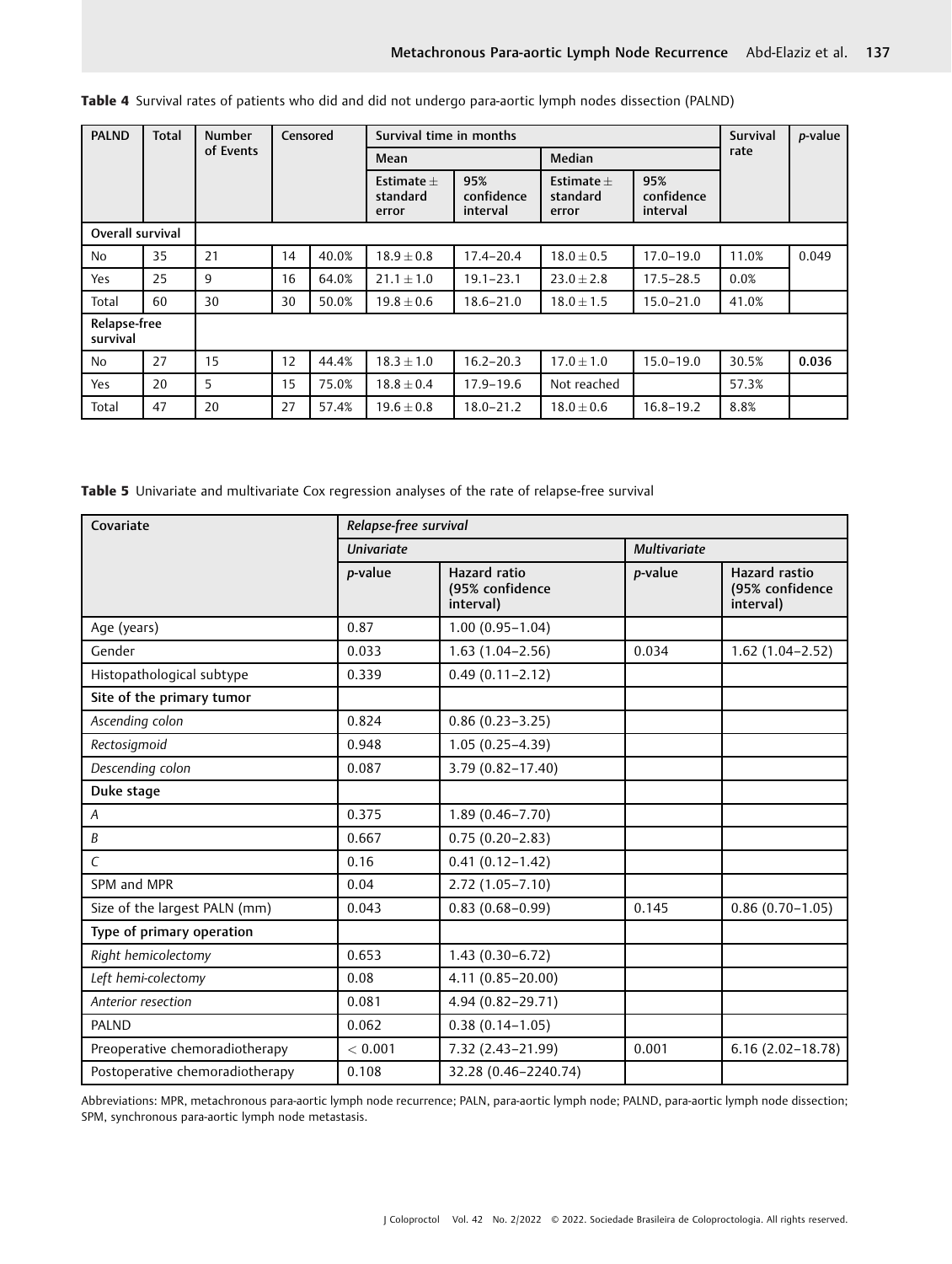| <b>Table 6</b> Univariate and multivariate Cox regression analyses of the overall survival rate |  |  |  |
|-------------------------------------------------------------------------------------------------|--|--|--|
|-------------------------------------------------------------------------------------------------|--|--|--|

| Covariate                       | Overall survival  |                                                     |                     |                                                     |  |  |  |
|---------------------------------|-------------------|-----------------------------------------------------|---------------------|-----------------------------------------------------|--|--|--|
|                                 | <b>Univariate</b> |                                                     | <b>Multivariate</b> |                                                     |  |  |  |
|                                 | p-value           | <b>Hazard</b> ratio<br>(95% confidence<br>interval) | p-value             | <b>Hazard</b> ratio<br>(95% confidence<br>interval) |  |  |  |
| Age (years)                     | 0.199             | $1.03(0.99 - 1.07)$                                 |                     |                                                     |  |  |  |
| Gender                          | 0.792             | $0.88(0.35 - 2.23)$                                 |                     |                                                     |  |  |  |
| Histopathological subtype       | 0.978             | $1.01(0.41 - 2.52)$                                 |                     |                                                     |  |  |  |
| Site of the primary tumor       |                   |                                                     |                     |                                                     |  |  |  |
| Ascending colon                 | 0.458             | $1.52(0.50-4.63)$                                   |                     |                                                     |  |  |  |
| Recto-sigmoid                   | 0.896             | $1.09(0.31 - 3.87)$                                 |                     |                                                     |  |  |  |
| Descending colon                | 0.076             | 3.39 (0.88-13.03)                                   |                     |                                                     |  |  |  |
| Duke stage                      |                   |                                                     |                     |                                                     |  |  |  |
| A                               | 0.998             | $1.00(0.30-3.32)$                                   | 0.959               | $1.04(0.25 - 4.32)$                                 |  |  |  |
| B                               | 0.173             | $0.47(0.16 - 1.39)$                                 | 0.961               | $1.04(0.23 - 4.66)$                                 |  |  |  |
| $\epsilon$                      | 0.031             | $0.35(0.13 - 0.91)$                                 | 0.229               | $0.52(0.18 - 1.51)$                                 |  |  |  |
| SPM and MPR                     | 0.029             | $2.61(1.10-6.17)$                                   | 0.079               | $2.48(0.90 - 6.82)$                                 |  |  |  |
| Size of the largest PALN (mm)   | 0.211             | $0.91(0.79 - 1.05)$                                 |                     |                                                     |  |  |  |
| Type of primary operation       |                   |                                                     |                     |                                                     |  |  |  |
| Right hemicolectomy             | 0.506             | $1.45(0.48 - 4.38)$                                 |                     |                                                     |  |  |  |
| Left hemicolectomy              | 0.264             | $1.99(0.59 - 6.67)$                                 |                     |                                                     |  |  |  |
| Anterior resection              | 0.631             | $1.52(0.27 - 8.44)$                                 |                     |                                                     |  |  |  |
| <b>PALND</b>                    | 0.204             | $1.66(0.76 - 3.63)$                                 |                     |                                                     |  |  |  |
| Preoperative chemoradiotherapy  | 0.002             | $0.21(0.08 - 0.57)$                                 | 0.003               | $0.01(0.00 - 0.23)$                                 |  |  |  |
| Postoperative chemoradiotherapy | 0.037             | $4.65(1.10-19.62)$                                  | 0.205               | $2.72(0.58 - 12.76)$                                |  |  |  |
| Relapse                         | 0.011             | $3.37(1.32 - 8.63)$                                 | 0.004               | $0.01(0.001 - 0.26)$                                |  |  |  |
| Response to treatment           | < 0.001           | $0.54(0.39 - 0.75)$                                 | 0.023               | $0.59(0.38 - 0.93)$                                 |  |  |  |

Abbreviations: MPR, metachronous para-aortic lymph node recurrence; PALN, para-aortic lymph node; PALND, para-aortic lymph node dissection; SPM, synchronous para-aortic lymph node metastasis.

and bone was higher among patients who did not undergo surgical excision.

Additionally, in patients who do not undergo PALND, metastasis to distant organs may result from unresected PALN metastasis.<sup>9</sup>

In the present study, the stage of the primary tumor was the most important prognostic factor for patient survival, and it was similar in patients who did and did not undergo resection.

# Conclusions

We showed that PALND in cases of CRC patients with SPM and MPR previously submitted to R0 resection was associated with favorable outcomes and better patient survival.

The accurate histopathological diagnosis of SPM and PMR can alter treatment strategies.

# Strengths of the Present Study

In the present report, we have overcome certain weaknesses of previous studies:1,12 first, the present was a prospective

study, which enabled better data collection and analysis to reach accurate results; second, we included patients with SPM and MPR to verify the role of PALND whether it was done during resection of the primary tumor or resection of isolated PALN recurrence; third, we compared patients who underwent PALND and those who only underwent CRT; and, fourth, the present study was performed by a multidisplinary team composed of gastrointestinal oncologists, oncologic surgeons, and radiologists, which made the management strategies more accurate.

# Limitations of the Study

Among the limitations of the present study, we can mention the fact that it was performed in a single center, the relatively small sample, and the relatively short follow-up.

#### Recommendations

Larger prospective studies comparing patients submitted to different management strategies and with a longer follow-up are needed to determine the best treatment.